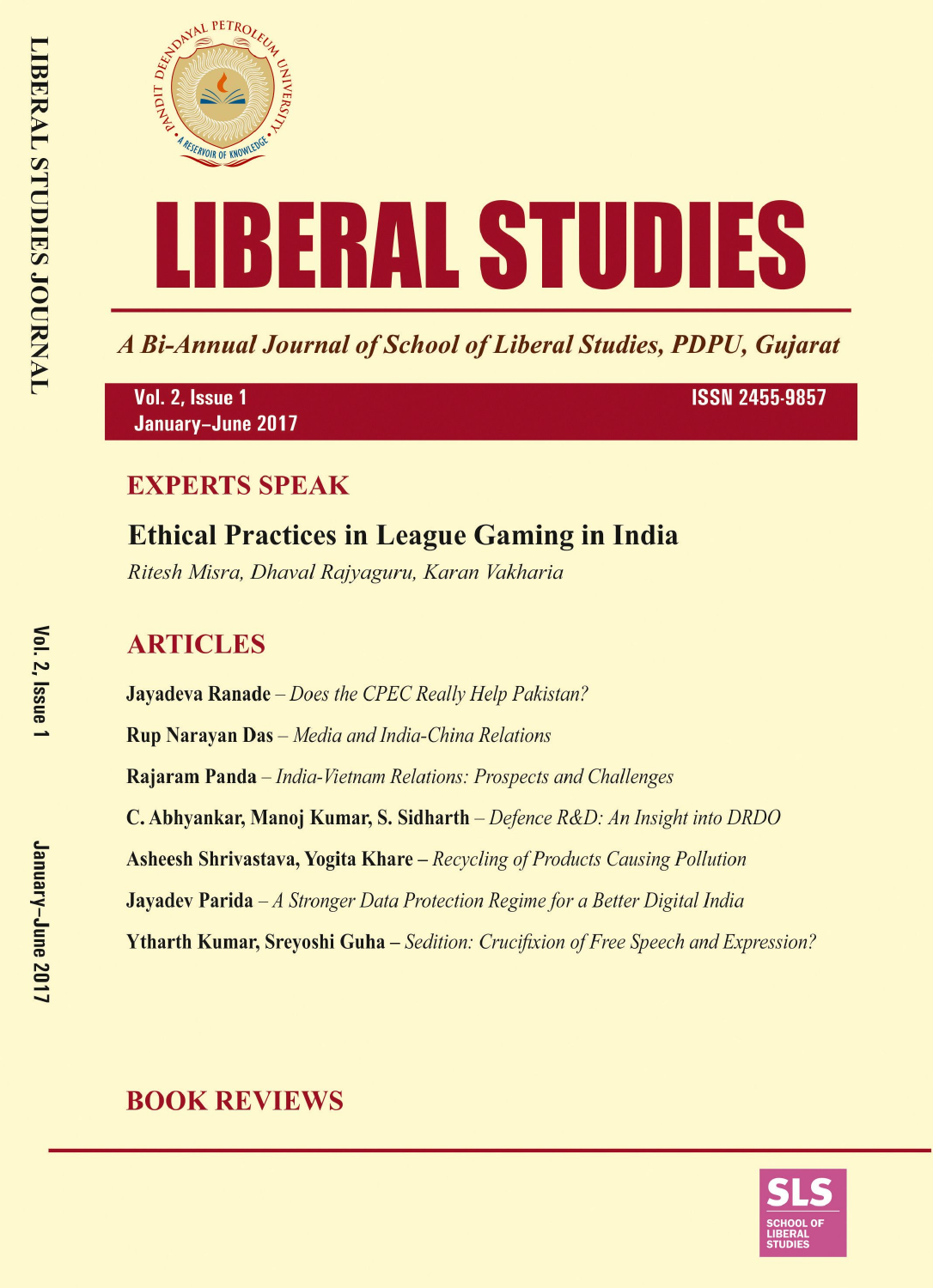# **Asheesh Shrivastava\* Yogita Khare**

*Recycling of Products Causing Pollution: A Suggestive Reverse Supply Chain Model for India*

### **Introduction**

The concept of reuse of metal scrap, waste paper, packing materials, soft drink bottles, etc has been in viable existence for some time. The primary reason for this is the simple fact that recycling of the used product is far more economical than disposal. Further, concerns for the environment have also promoted inclusion of several new products to the above list of 'reusable' items. Globally, waste reduction efforts have incubated the idea of developing reverse supply chains for recycling instead of only the forward supply chain. Total paper recycled in Europe, during 1994 was only 27.7 million tonnes. Thereafter, consumer awareness assured an annual increase in collections by about 70 per cent. By year 2000 Europe was recovering 43 per cent of the total paper consumption. During the same period, recycling of glass in Europe grew by almost 10 per cent (in tonnes collected) to more than 7 million tonnes, with a recycling rate of about 60 per cent (EUROSTAT, 1997).<sup>2</sup> Regulations in Germany mandate recovery rate for packaging materials between 60 per cent and 75 per cent. The Netherlands reuses 46 per cent of all industrial waste (CBS, 1997).<sup>3</sup> In these cases the concept of reuse gave rise to a new material flow system, i.e. from the user back to the producers. 'The management of this material flow opposite to the conventional supply chain is a fast growing field and now addressed as reverse logistics' (Stock, 1992)<sup>4</sup> (Kopicky, 1993).<sup>5</sup>

As per M Fleischmann, "Reverse Logistics encompasses the logistics activities from the point a product is no longer required by the user to the point it is reprocessed

Asheesh Shrivastava is a serving officer in Indian Air Force in the Technical Branch. Currently he is a research fellow at Center for Air Power Studies (CAPS), New Delhi. **Yogita Khare** is an an environmentalist and expert on 'Air Quality Status and its Impact on Vegetation'.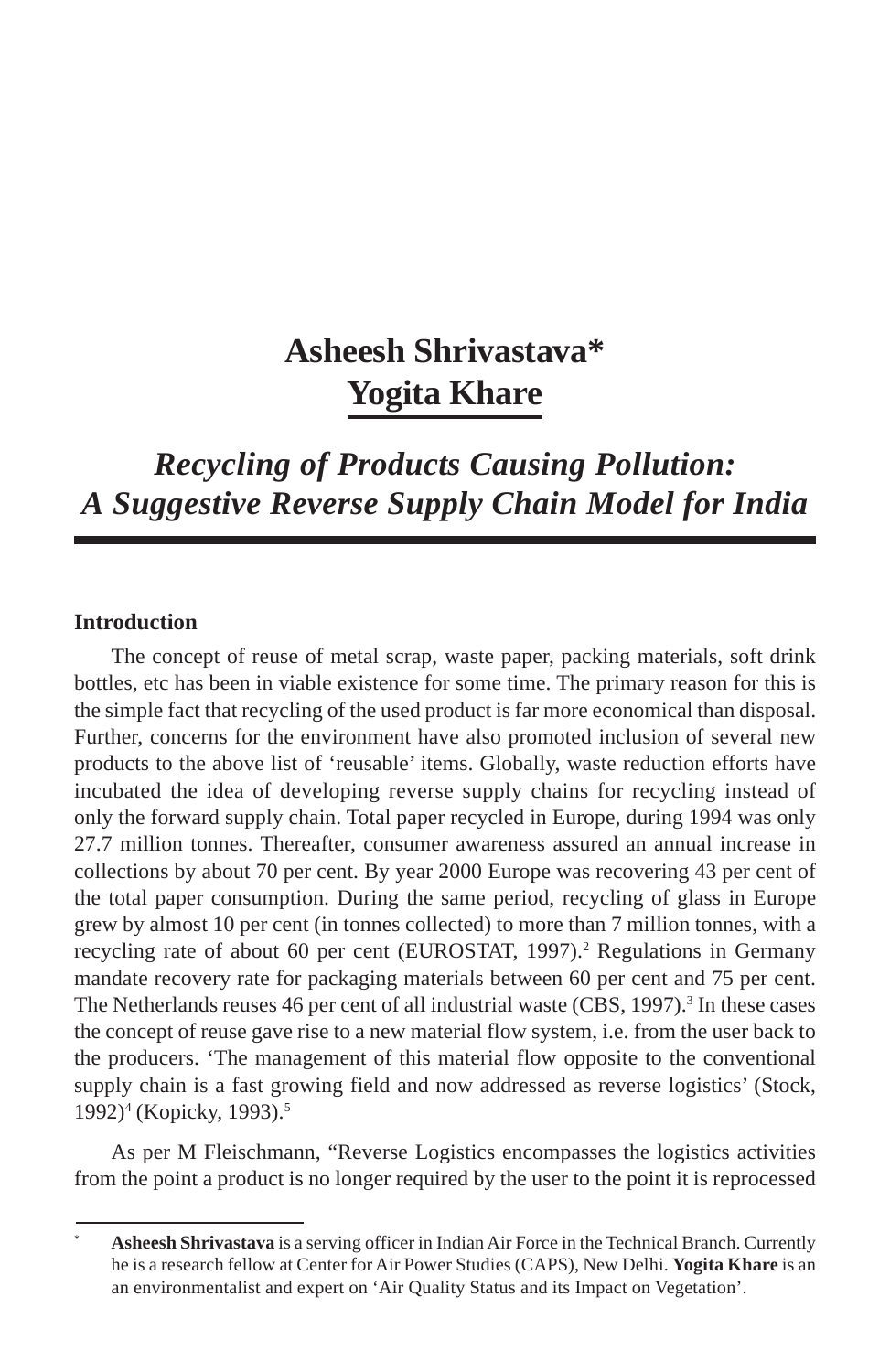again to a form that is usable in the market". <sup>6</sup> He suggested that the process of recycling goods can be demarcated onto three distinct groups. The first area of activity involves the physical movement of used products from the end user back to a recycler, which is *Reverse Logistics Networks.* The next issue is the transformation of the returned products into usable products. From Techno-logistics point of view we can call it *Product Recovery System.* Finally, from a purely economics point of view, the cost analysis of the process, i.e. cost of collection, transportation and reprocess vis-à-vis review generated by the recycled product. We can call this group of activities as *Inventory Analysis*. These three domains can broadly evaluate the entire scope of the reclamation, recycle and reuse process.

#### **Reclamation as an Objective of Reverse Supply Chain (RSC)**

Waste reduction is receiving growing attention across the globe due to increasing cost on environment. Therefore, nations have enacted legislations/laws that make producers and users responsible for the products life cycle. Take-back obligation (after use) for recycling is one such measure to reduce generation of waste. For example the packaging ordinance 1991 of Germany, requires industry to take back all types of packaging materials. It mandates for use of certain percentage of recycled material in all new products. Similarly, in Netherland the automobile industry is responsible for recycling all used cars.<sup>7</sup> In India, the electronic scrap e-waste (Management & Handling) Rules, 2011 have set similar recycling goals for electronic goods. India generates about 17 lakh tonnes of e-waste annually.8

Even if legislations are not very stringent, thoughtful customers, in some countries also impose strong pressure on companies to take environmental aspects into account while developing a new product. 'Green' image has become an important marketing strategy for Multinational companies. This development has stimulated many industries to explore options for take-back and recycle/ re-engineer their products.9

The take-back policies have added a new dimension to the supply chain management. In a typical forward supply chain, the customer/ consumer is the end of the process. However, by changing the end-point of the products supply chain from the consumer to the product's end-of-life, the supply chain presents an opportunity to extend the use of products, conserve resources, prevent waste and generate additional revenues. The chain also creates jobs in remanufacturing, reclamation and the recycling sectors. The supply chain that manages the flow of products from the consumer back to the reprocessing plant is termed as the reverse supply chain. Reverse Supply Chains (RSC) are the key strategy to sustain a production line that meets the environmental legislations and satisfies customers' concerns. In practice, RSCs are more complicated since return flows may include products, sub-assemblies and materials that may be required to enter the chain at several return points. These products may also require sorting and dismantling before entering the supply chain. Further, the chain may also have various exit points. The entire scenario of the reverse supply chain has been enumerated as per the characteristics of the product by M Fleischmann<sup>10</sup> and is appended below.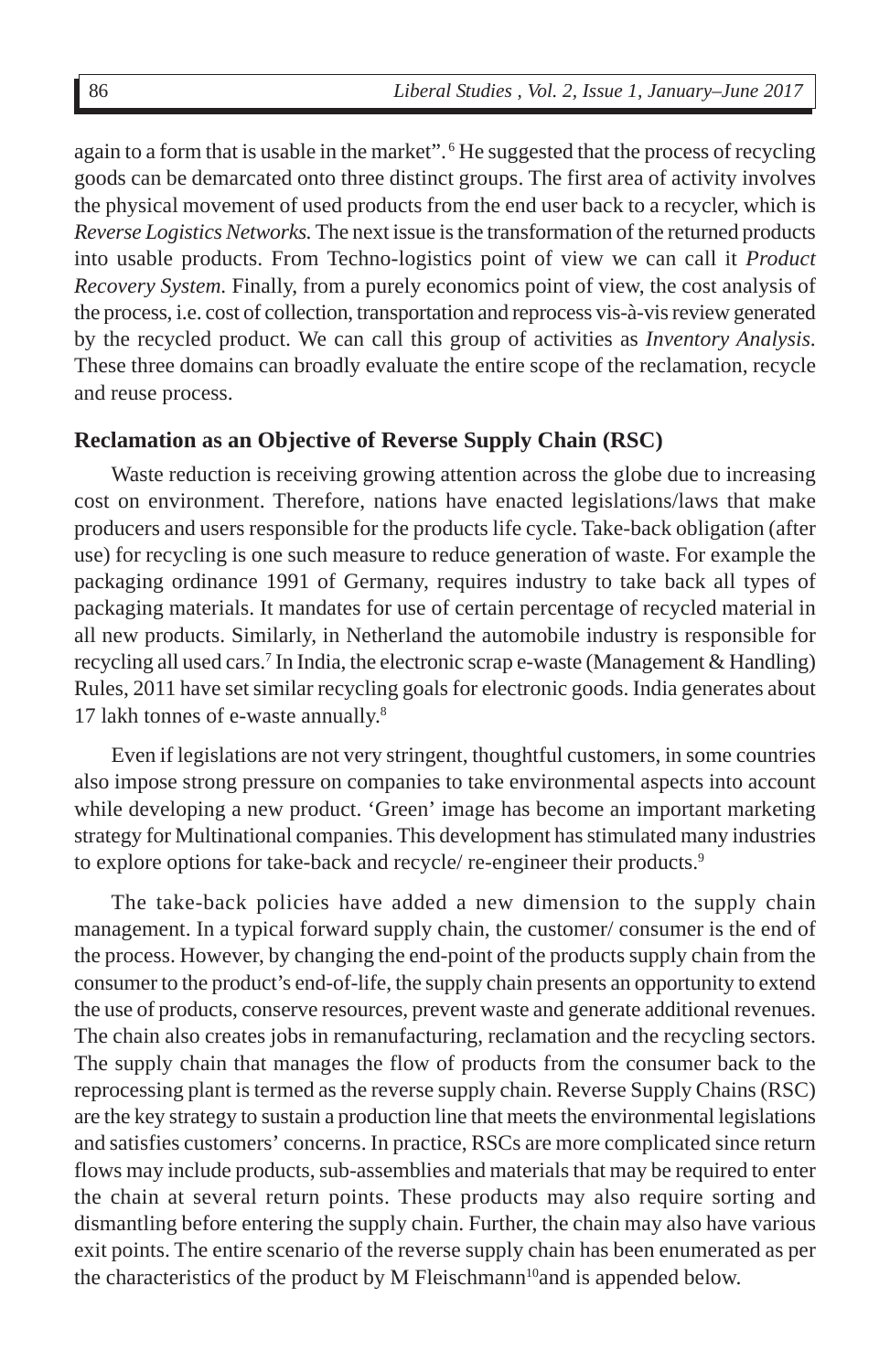- **(a) Product Life Cycle Returns**: Items returned under this classification are linked to the sales process. The reasons for the returns from the POS include problems with items under warranty, damage during transport or product recalled due to manufacturing defects.
- **(b) Re-Usable Components**: This classification includes return of items related to consumption, use or distribution of the main product like customised packing cases, pallets, etc. These items are returned to the original equipment manufacturer for re-use.
- **(c) End-of-Use Returns**: These are used items, components or sub-assemblies that have been returned after customer's usage. These used items are normally traded in open market as article of trade for being remanufactured.
- **(d) End-of-Life Returns**: This classification includes items that are returned or taken back from the customer/ market to avoid environmental or commercial damage. Usually governed by take-back laws, and its ability to be recycled cost effectively.

#### **Type of Reverse Logistics Networks**

As discussed above, Reverse Logistics is the reverse flow of material as against the traditional or forward logistics.11 Dowlatshahi defines reverse logistics as a process where a manufacturer is ready to accept a previously shipped product from the point for consumption for possible recycling/ re-manufacturing.12 Thierry, Wassenhove, Van Nunen and Salomon<sup>13</sup> claim that reverse logistics have been widely used in the automobile industries such as BMW and General Motors. Other companies such as Hewlett Packard, HCL and TRW have also been using reverse logistics as a part of their supply chain process. Used products originating from different sources are brought to the recovery/ reclamation facility for recycling.

Caruso et al. proposed a model for a solid waste management system, which included collection, transportation, incineration, composting, recycling and disposal.14 He coined the network as a "multi-objective location-allocation model" and also suggested some heuristics to plan the waste management system. The procedure resulted in calculating the number and location of waste disposal plants, short-listing best technology and optimising quantities of waste processed. Kroon and Vrijensalso presented a return logistics system for reusable containers which was developed as a case study for a logistics service organization. <sup>15</sup> The study analysed the transportation, maintenance and storage of empty containers. Thereafter, it suggested a plant location model to analyse the number of containers, the number of depots and their locations.

Drawing inferences from the various models suggested above, advancement in remanufacturing technologies and consumers' awareness of using environment friendly products, there is a need to include more products in the list of recyclable products in India. This paper, discusses the reverse supply chain for End-of-Life Return situation which includes Sorting and Inventory Management as important elements.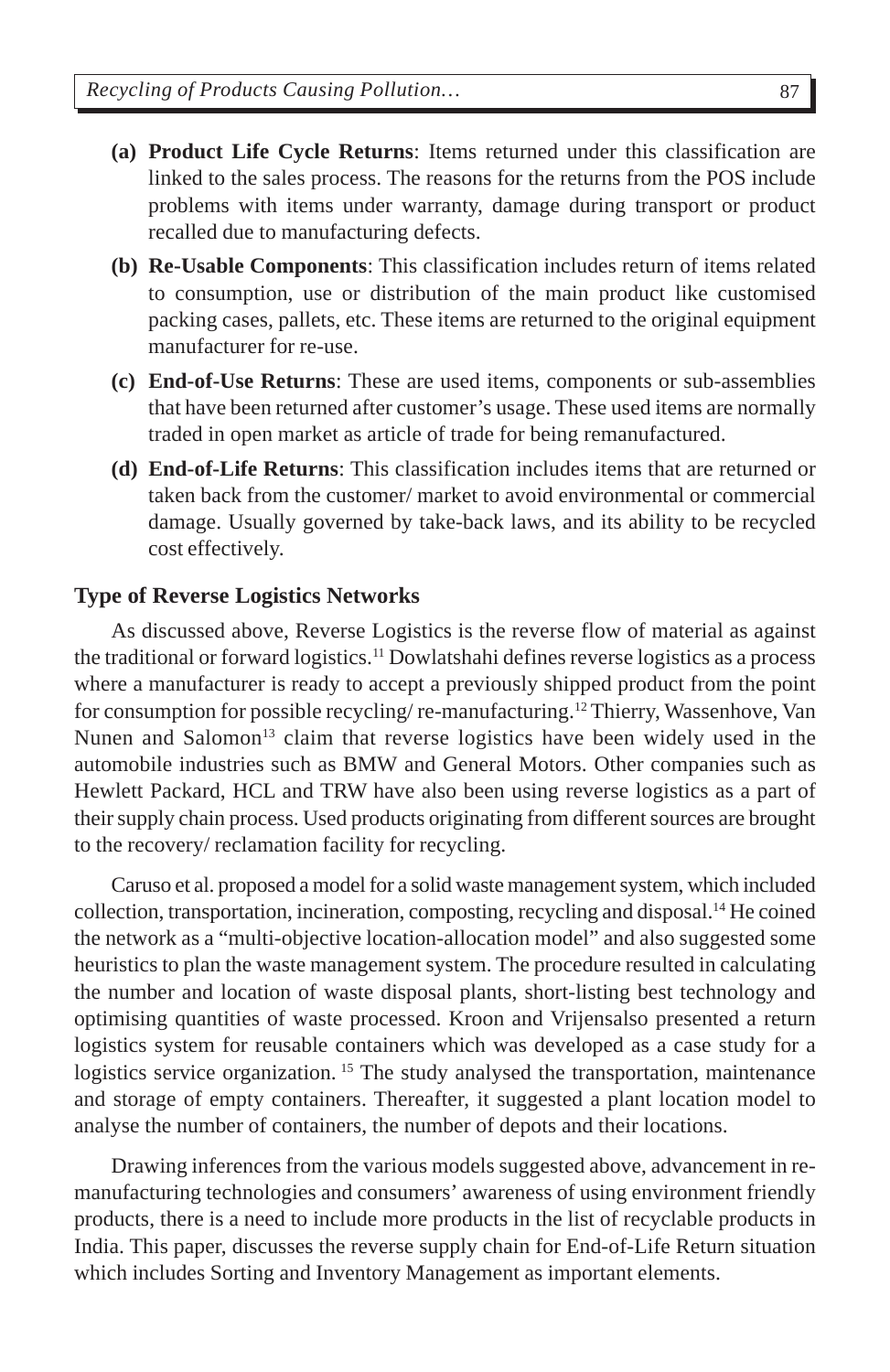#### **Product Based Reverse Supply Chains**

Most reverse supply chains are modelled on the requirements of Repair Systems. Such RSC consider the process of replacing the failed items noticed at customers end or Point of Sale (POS) by a serviceable item in the shortest possible time. The failed item is required to be sent to manufacturing unit or workshop for re-work as soon as possible. Thereafter, it is returned to the supply line as a fresh inventory. From the point of view of Inventory management, each failed or rejected delivery is characterized by two features: first, rejected item needs to be immediately replaced by issuing a new one, i.e. every rejection is accompanied by a demand. This situation does not lead to an increase of the total inventory until consumer decides to switch to another product or supplier. Secondly, the supply chain is essentially a closed loop, as the total number of items in the inventory remains essentially the same. This system where the returned product is recoverable and can be reused directly as a new product, leading to dual identity inventory was modelled by Cohen.<sup>16</sup> They assumed that fixed shares of products issued at a given time are likely to be returned after a fixed lead time. This model is an extension of the stochastic inventory model (with proportional costs) in a reusable items situation. The objective is to optimize the trade-off between holding costs and shortage costs. Cohen demonstrated that under certain assumptions a one-parameter 'order upto' policy is optimal.

While evaluating 'Product based Reverse Supply Chain' models, no 'Fit-All' model, establishing numerical relationship between rejected inventories and rate of reengineering activities could be found. Literature review brings forth a number of studies suggesting relationship between the inventory control and the production capabilities, a few of which have been discussed earlier in the paper. However, as far as handling of the waste/ the polluting product as an input for the recycling industry is concerned, the chain modelled according to the Closed Loop Supply Chain Management (CLSCM) concept is best suited.

The Closed Loop Supply Chain Management (CLSCM) has its own merits in improving the rate of reclamation of polluting products. The requirements of the environmental legislations are also met as CLSCM encompasses Green Operations (Reverse Logistics), Green Design, Waste Management and Product Life Cycle Assessment. CLSCM also takes into consideration ecological as well as economic causes as objectives and closing the supply chain gives operational and financial advantages to an organization. Effective implementation of CLSCM leads to following:

- Overall reduction in waste
- Substantial reduction in environmental pollution
- Increased optimization rate of the utilization of resources
- Overall reduction in the costs of operation.

Therefore, we can deduce; for product based Reverse Supply Chains, especially reclaimable ones, CLSCM is the best model.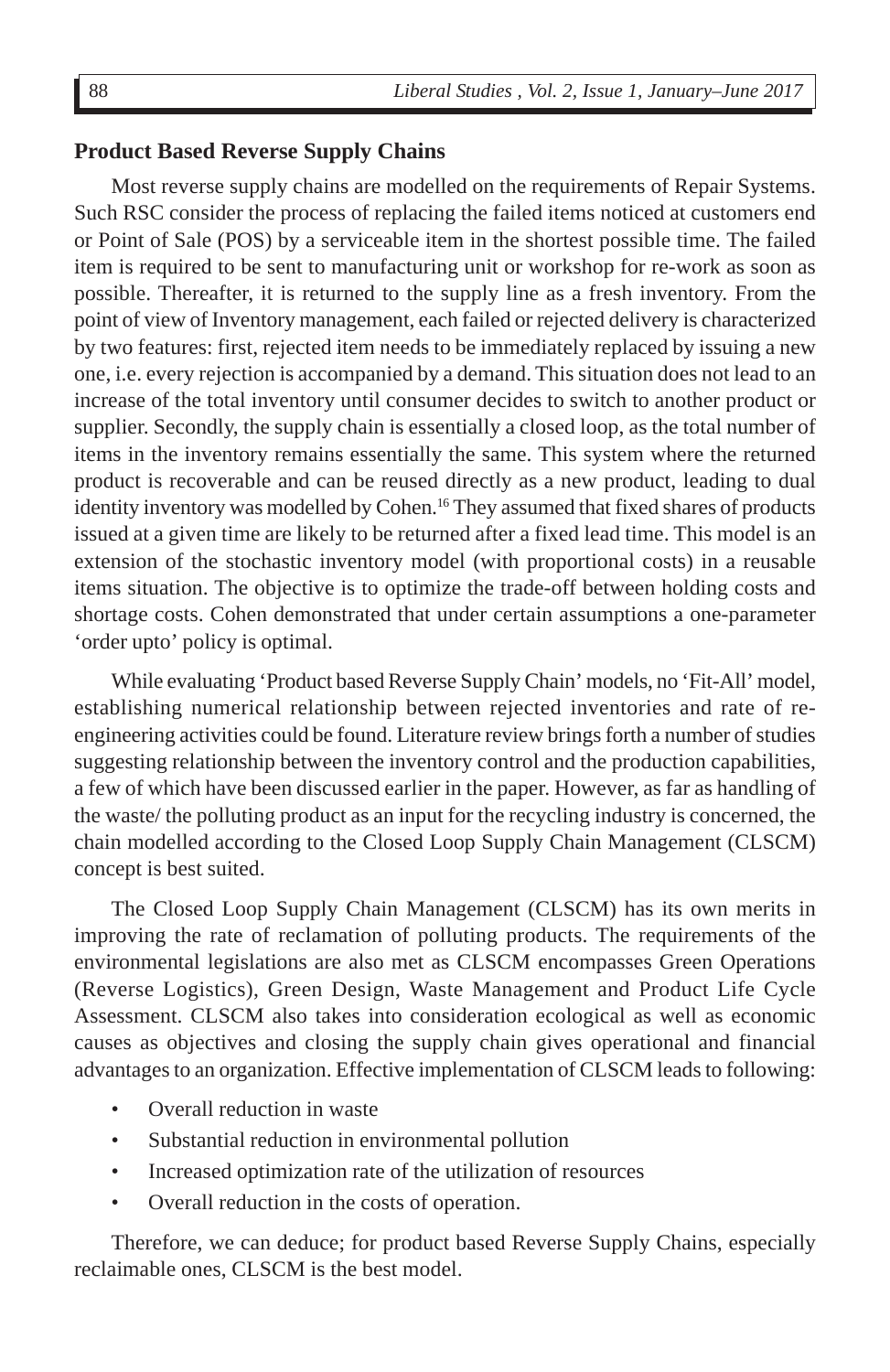#### **Process Based Reverse Supply Chain**

Another criterion that governs the selection of the right model for a reverse supply chain, is the type and size of inventory that the chain is likely to handle. Type and size of inventory will also affect the production planning which pulls the supply chain. According to M Fleischmann,in case of direct reusable items like, transportation packages, pallets, boxes or bottles where returned products can be reused in 'as is' (possibly after cleaning or minor repair) no additional production process needs to be planned.17 In such cases focus is on inventory collection rather than on production planning. Recycling, in such cases, does not involve new/ additional production processes. Returned products only have to be transformed into fresh material by means of refurbishing. However, the difficulty lies in establishing the network for collection of reusable raw materials rather than in planning and controlling the re-engineering activities. From a purely production control point of view these activities are beyond the scope of traditional production planning processes.

However, inventory management becomes complex if some technical activities like disassembling, sorting, etc are required before start of the re-engineering process. The repair operations needed to convert a returned product back to a 'recycled' state depends on the condition of the received product. This may vary from product to product and item to item. In general the number of testing and disassembly operations required for remanufacturing process, can only be decided after pre-receipt inspection of the article. A high degree of coordination is required in this process; as disassembly of a returned product releases a number of sub-assemblies simultaneously. Concurrently, repetitive sorting may also be required for channelizing the sub-assemblies to the correct reclamation bays. This indicates that production planning in a re-engineering environment is much more complex.

Material Requirement Planning (MRP)-based approach is another evaluative tool for such operations, which involve re-manufacturing. The concept of scheduling the production requirements in order to meet the varying demands is MRP. Several authors have analysed the industry practices under the MRP model for reclamation. In particular, the criteria for choosing between using a reclaimed component from disassembly line or a fresh component from store for the production line are weighed.

Another, methodology of designing the RSC, is the concept of 'reverse' Bill of Materials (BOM). This methodology involves documenting every returned product, listing its sub-assemblies and then estimating the time required for dismantling. The objective is to correctly sequence and schedule the disassembly operations taking into account the dependency between components and services in the same product line. The component with the largest time and space requirements determines the size/ layout of disassembly and /or the re-engineering line. The objective is to identify and design the most cost efficient production line for a product with respect to time and costs. For each type of item received for reclamation/ re-engineering a separate BOM is prepared. The BOM specifies the expected amount of reusable components it is likely to generate and accordingly helps in scheduling the production activities.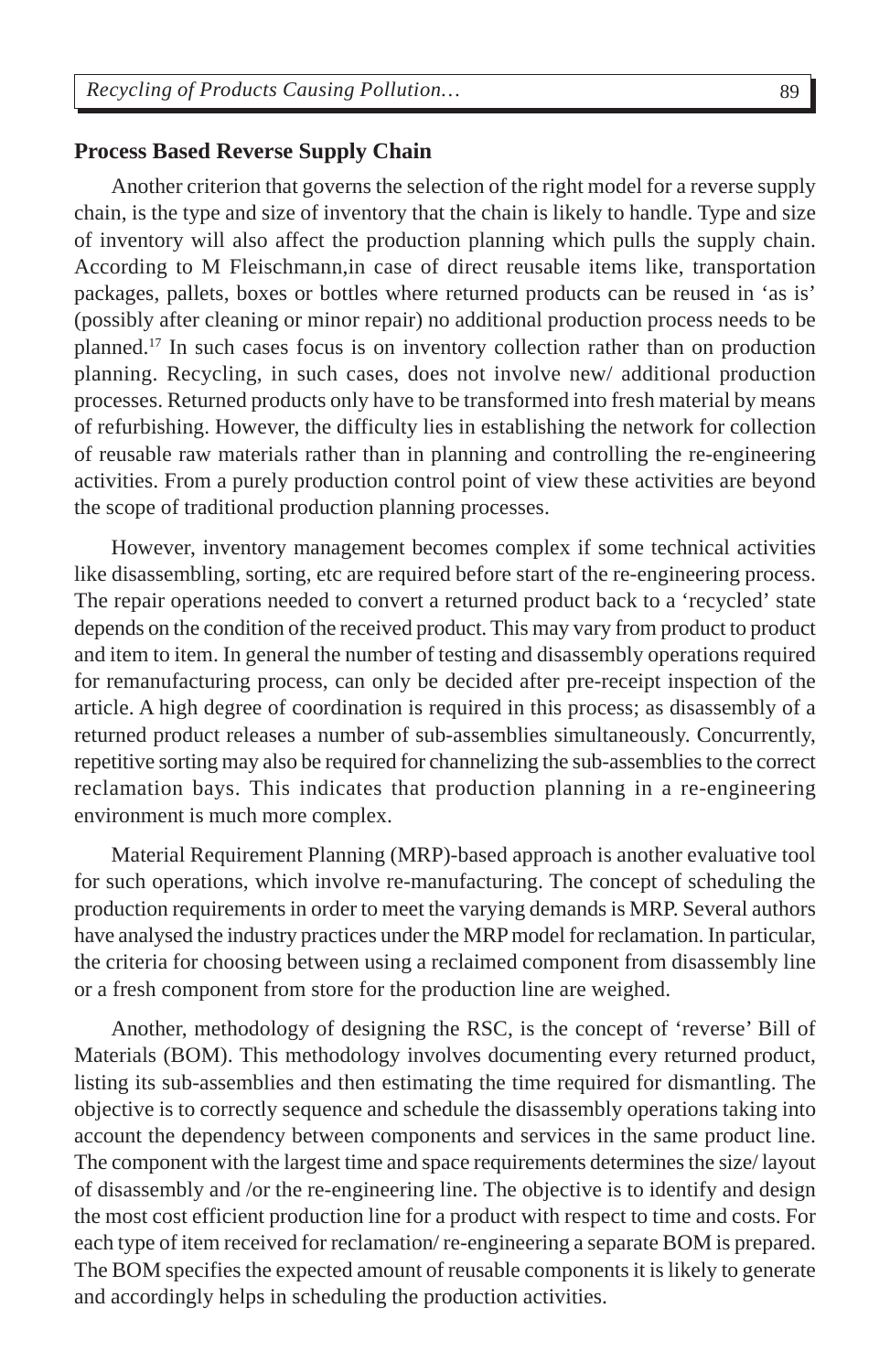#### **Case Study: Supply Chain for Reclamation of Plastic**

So far, we have discussed the different methods of identifying and planning a sustainable model for reverse supply chain of recyclable products like plastic, motor oil, glassware, ceramic fittings, etc. Literature review suggests that while designing a Reverse Supply chain for polluting products, following criteria may be evaluated:

**Criteria 'A': End-of-Life Returns**: Short listing those products which may be recovered from the market after completion of its designed life, to avoid environmental and/ or commercial losses.

**Criteria 'B': Product Based Reverse Supply Chains**: Designing a Closed Loop Supply Chain for improving the rate of reclamation of polluting products, by correctly estimating waste generation and matching it with production (recycling) capabilities.

**Criteria 'C': Process Based Reverse Supply Chain**: Production planning for reclamation based on as per size and type of item to be recycled. Tailoring the MRP model on BOM algorithm to minimise recycling time and cost.

Designing an effective Reverse Supply Chain model for reclaiming a product which has reached 'end of use' life is a challenge. This is primarily due to large number of variables in the chain. Furthermore, it is also difficult to correctly estimate cost of determining factors like reclamation technology, taxation/ regulatory policies, sorting cost, plant location, etc as these are affected by external factors.

The Reverse Supply Chain for reclaiming plastic in United Kingdom is analysed, to demonstrate the capabilities of the suggested model. Users across all section of Indian society are also aware of the ill effect of using plastics as most plastics used here are non bio-degradable. It is not easy to replace plastic with paper (or similar products) in India due to cost of the replacement material and our socio-economic conditions. In some cases, it has also been observed that use of plastics save energy and even reduces  $\mathrm{CO}_2$  emissions as it can be recycled for over five times, unlike paper or starch. Valuable input on plastic recycling has been taken from the study by Che Wong of Hull Business School and Logistics Institute, UK for designing a similar chain for India.<sup>18</sup>

The study maps the flow of material from consumer (post-use) to reclamation plant. It employs a cradle-to-grave approach called the Life Cycle Assessment (LCA) to evaluate the impact of End-of-Life return policy. Thereafter, it recommends a policy of cradle-to-reincarnation approach as most plastic waste can be re-processed to form a similar or new plastic product of varying quality.

There are typically two major waste streams; municipal solid waste (MSW) and commercial and Industrial (C&I) waste streams. Municipal waste mainly comprises of domestic plastics packing material such as bottle, trays, bags, etc. Whereas, commercial waste consists of mouldings, fixtures, automobile parts and rejected articles, commercial waste has identifiable specification and homogeneous non-contaminated constituent.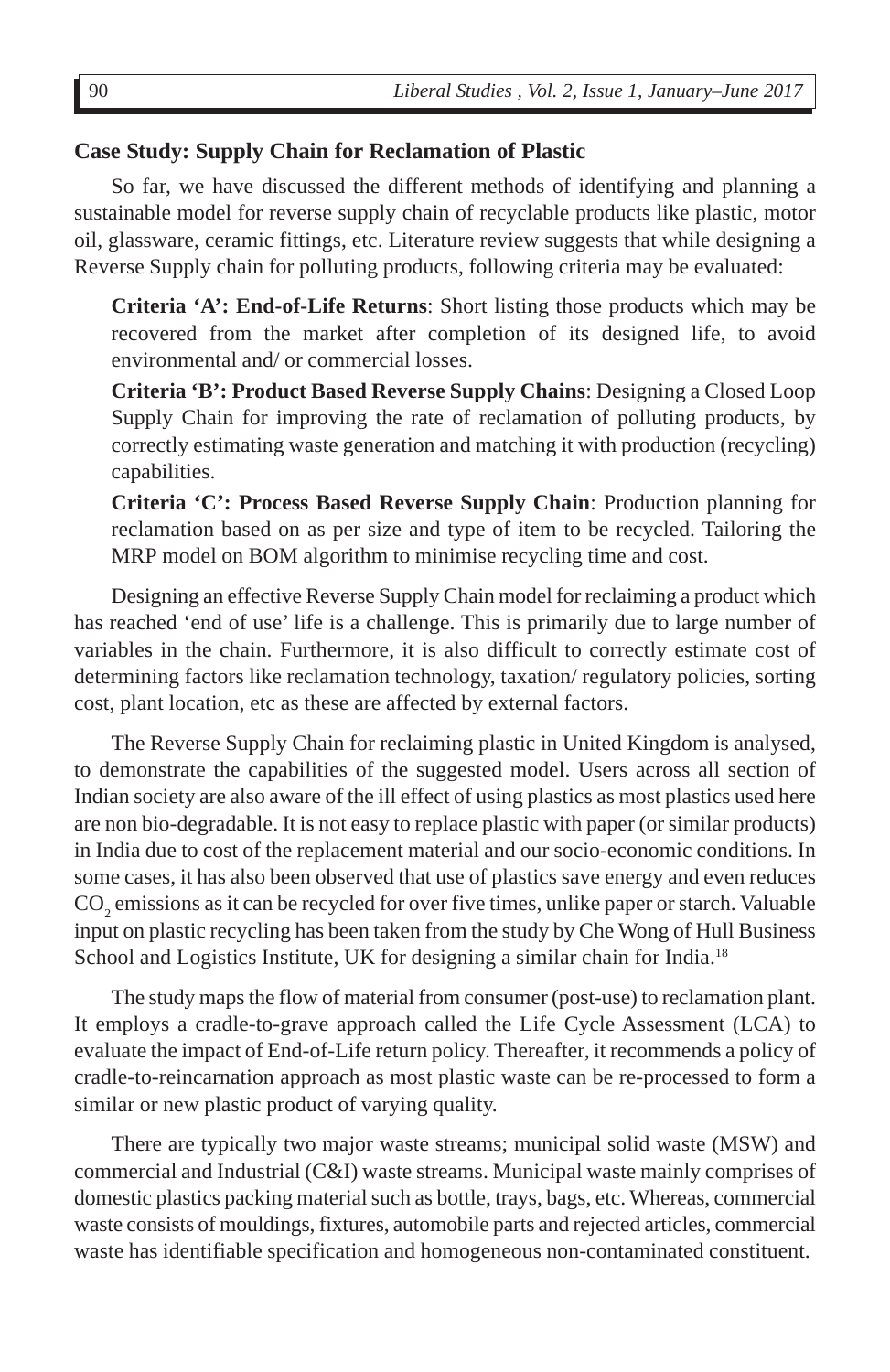Post collection, plastic articles need to be sorted as per polymer type and colour. Mixing of polymer/ colour lowers the grade/ quality of recycled plastic. Thereafter, the articles can be recycled by two major processes:

- Mechanical Recycling
- Feedstock Recycling

Mechanical recycling includes; shredding and melting to produce granules. New products can be produces from these granules. Feedstock recycling breaks down polymers into their constituent monomers. The process produces virgin plastics which can be used to make a new range of product. Finally, non-recyclable plastic waste can be used to generate power to fuel the recycling furnace/ plant. The following Block diagram depicts the forward and reverse supply chain of plastic:

China is the world's largest importer of recovered plastics. The country has a large capacity to recover plastics from both domestic as well as commercial waste. UK exports 80 per cent (5,17,000 Tones) of recovered plastics to China, which is about 9 per cent of China's import.19 About 55 per cent of recoverable plastics including bottle and



packing materials, of UK is being exported to China. Ironically, UK imports 1/3rd of its plastic (Fluff/ Pellets) from China.

• The study carried out a detailed comprehensive Life Cycle Inventory Analysis (LCIA) of plastics in UK and noted that the country is throwing away four bottles out of every five bottle sold. It brought out that recycle of waste/ used plastic in UK would reduce energy consumption, crude import, transportation and also reduce  $\rm CO_2$  emissions.<sup>20</sup> Deliberating on the study report, the following recommendations can be made for policy makers:

Collect weight-wise and area-wise statistics on each type of recyclable material/ item/ product, thereafter make realistic collection targets for local bodies/ municipal councils. Design product based RSC.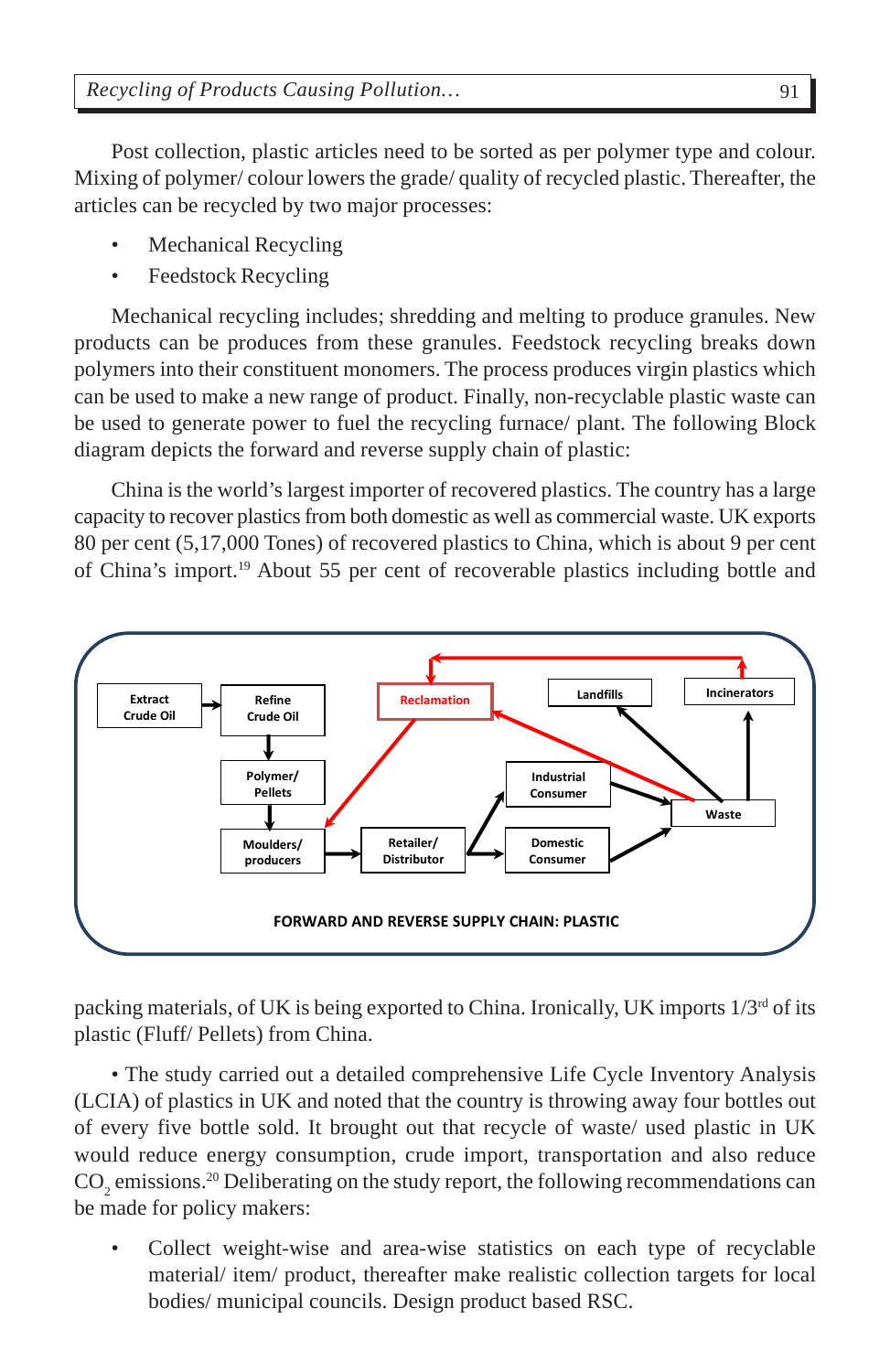- Commission comprehensive reviews for each material to select compatible processes/ technologies for recycling. Process based RSC.
- Improve economy of scale to gain efficiency by policy revision and ensuring adherence.
- Restrict export of waste (anti-dumping policy) and encourage local recycling to reduce un-necessary transportation.

### **Conclusion**

Automobile oil, paper, aluminium cans, glass, edible oil, cloth, electronic gadgets and appliances, tyres/ tubes/ rubberised items, batteries, etc. are a list of some items that can be recycled. Cost effective technologies are available globally for recycling these items. Recycling not only saves energy, but also reduces pressure on production/ extraction of new material and reduces the carbon footprint and landfills. However, available statistics in India reveals a poor rate of reclamation for these products. There can be many reasons for this; a few are listed below:

- Lack of awareness/ motivation amongst consumers and local authorities
- Low return to consumer on selling of used product or additional cost for organised disposal
- Inefficient logistic with respect to sorting and transportation
- Economy of effort due to low volumes (collection)
- Geographical/ regional mapping of logistical and ecological flow of waste

There is a need to acknowledge this and institute measures to improve the rate of reclamation in India. A systematic overview of all issues encompassing the sector-wise issues for each product is required. Thereafter, the determinants for a reverse logistic chain according to the type of product, quantities generated and geographical location of reclamation facilities can be shortlisted. Each type of polluting product would have a unique RSC model, based on 'End of Use' utility and the reclamation process. The process would not only increase LCA of raw material and reduce the carbon footprint but also generate ancillary revenue for the consumer.

### **Notes**

- 1*.* "Panorama of EU Industry", *EUROSTAT,* 1997.
- 2*.* CBS, *Statistical Yearbook for The Netherlands*, 1997.
- 3. J. R. Stock, "Reverse Logistics", *Council of Logistics Management, Oak Brook, IL*, 1992.
- 4. RJ Kopicky, et al. "Reuse and Recycling: Reverse Logistics Opportunities", *Council of Logistics Management, Oak Brook, IL,* 1993.
- 5. Moritz Fleischmann, et al., "Quantitative Models for Reverse Logistic: A Review", *European Journal of Operational Research* , 1997, p. 7.
- 6. F. Cairncross, "How Europe's companies repositioned to recycle", *Harvard Buiness Review*, March-April 1992.
- 7. Environment Minister Anil Madhav Dave in Rajya Sabha, August 2016.
- 8. M.C. Thierry, *An Analysis of Impact of Product Recovery Management on Manufacturing*